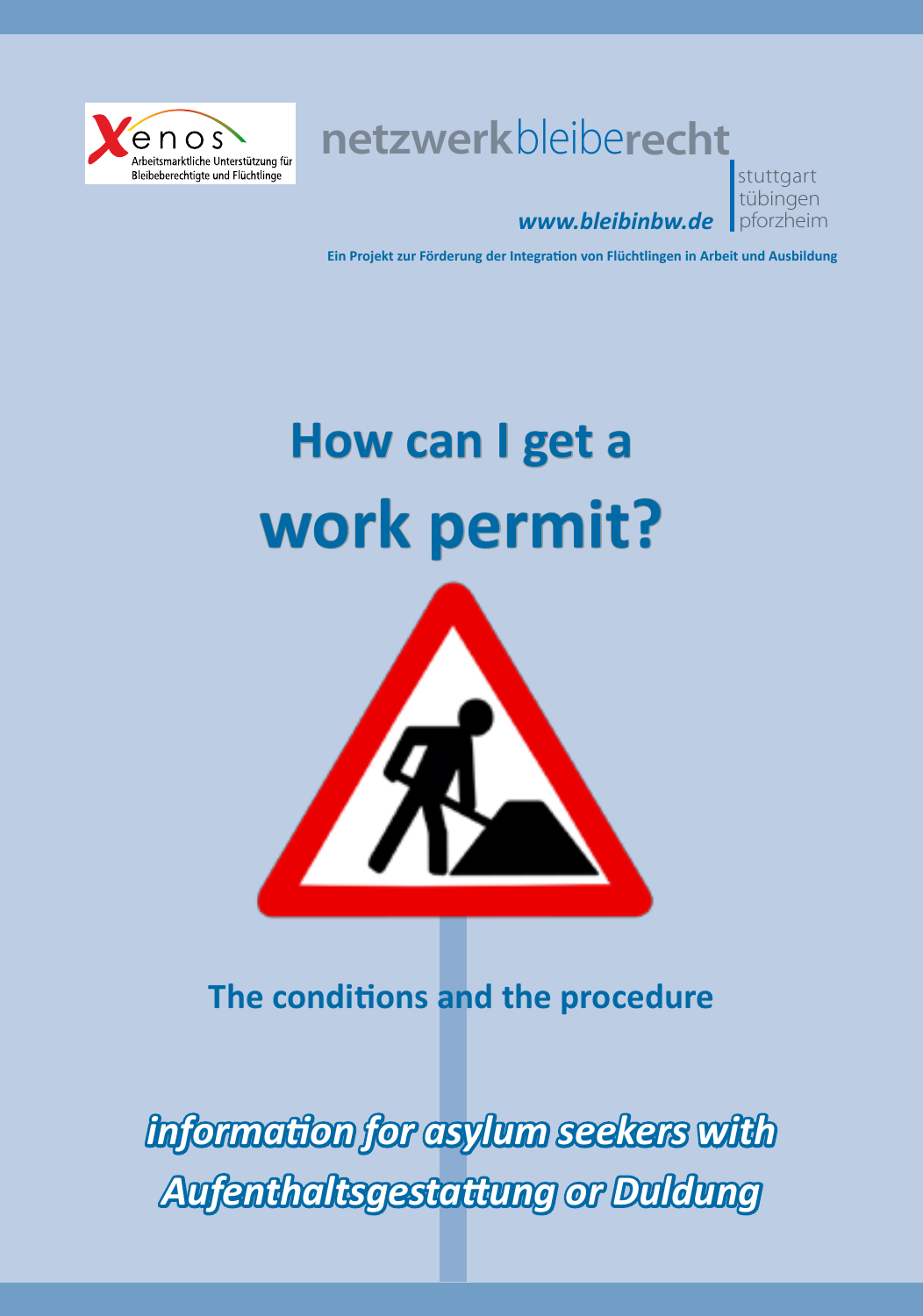If you came to Germany as an asylum seeker, you will need a permit to work. This flyer will give you information which regulations apply in obtaining a permit and how to apply for this permit. If you have further questions, please contact one of the "Bleiberechtsnetzwerke" in Baden-Württemberg

(-> *www.bleibinbw.de*) or any other independent advice centre for refugees. You will find contact details on the website of the "Flüchtlingsrat Baden-Württemberg": *www.fluechtlingsrat-bw.de*

This paper was updated in December 2014. It is based on information from the network "Land in Sicht" from Schleswig-Holstein. There may have been changes since the last update. Please note that this flyer contains only general information and cannot replace detailed information and advice which can be tailored to your individual case. Therefore we request you to consult a refugee advice centre or a lawyer for further individual advice. The content of this paper represents the authors' views on the relevant legal regulations.

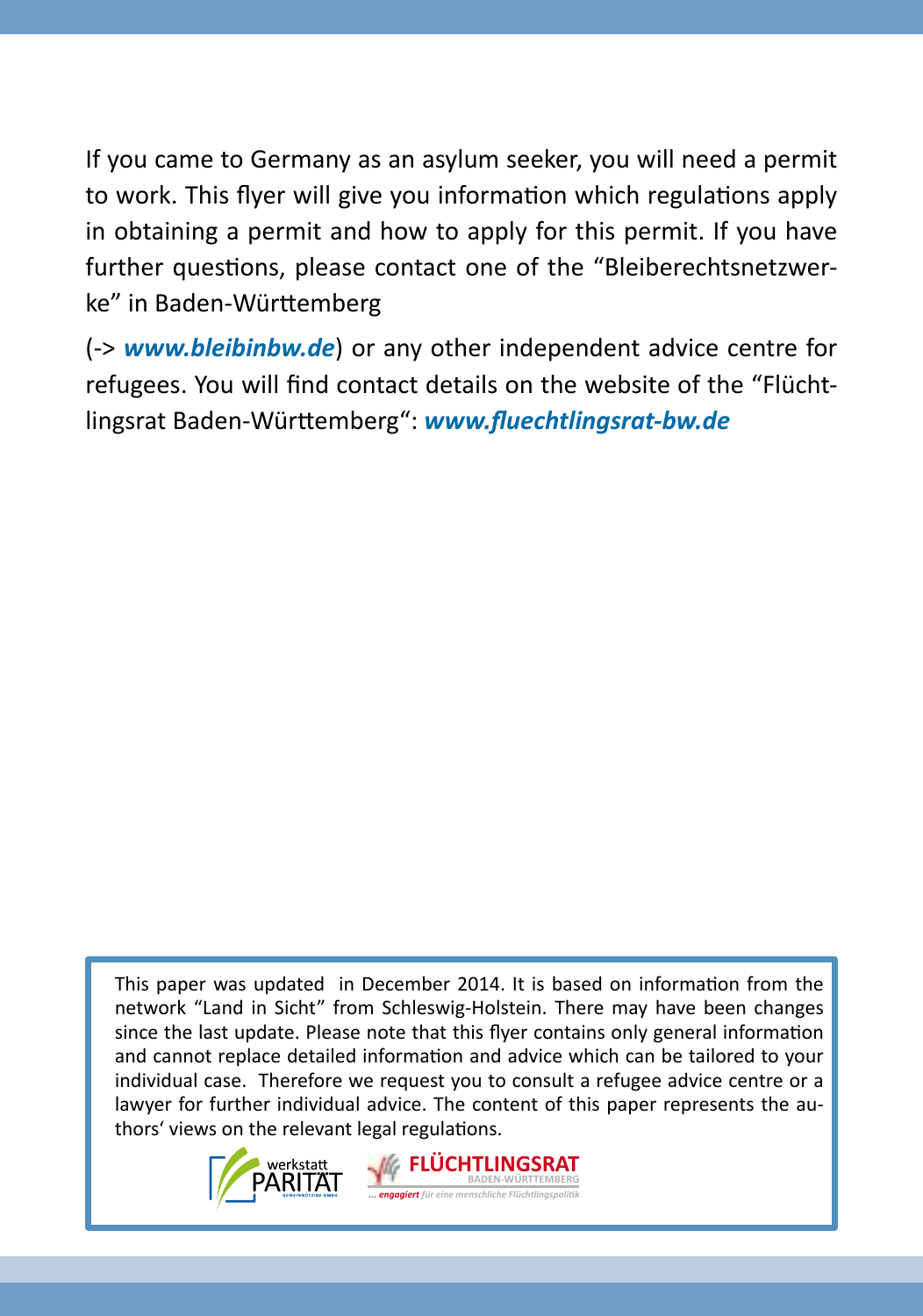#### **1. When are you not allowed to work?**

After coming to Germany as an asylum seeker, you are not allowed to work for the first three months. This work ban is regulated according to § 61 Asylverfahrensgesetz (Asylum Procedure Law). During that period your identity paper as an asylum seeker will state**:** 

*"Erwerbstätigkeit nicht gestattet." (" Employment forbidden.")*

But even in these first three months, you are allowed to work according to certain conditions ("Arbeitsgelegenheit") for a state or a charitable organization. However, you will only be paid 1,05 euro per hour according to § 5 Asylbewerberleistungsgesetz (Asylum Seekers' Benefits Act).

#### **INFO: When will a work ban ("ausländerrechtliches Arbeitsverbot") be imposed?** (§ 33 Beschäftigungsverordnung)

If you have a "Duldung" (temporary suspension of deportation), the Foreigners' Registration Authority (Ausländerbehörde) has the right to impose a work ban…

- if it is claimed, that you came to Germany only to receive social benefits or
- if you are legally obliged to leave Germany and you do not fully cooperate with the authorities in efforts to enable you to leave. The authorities may consider you as being responsible of stopping or delaying your deportation.

A work ban will always be expressly stated

in your identity papers (*"Employment forbidden"*)..

**TIP:** *If you are banned from working, you can contact a refugee advice centre or a lawyer in order to know if the imposed work ban is in accordance with the law.*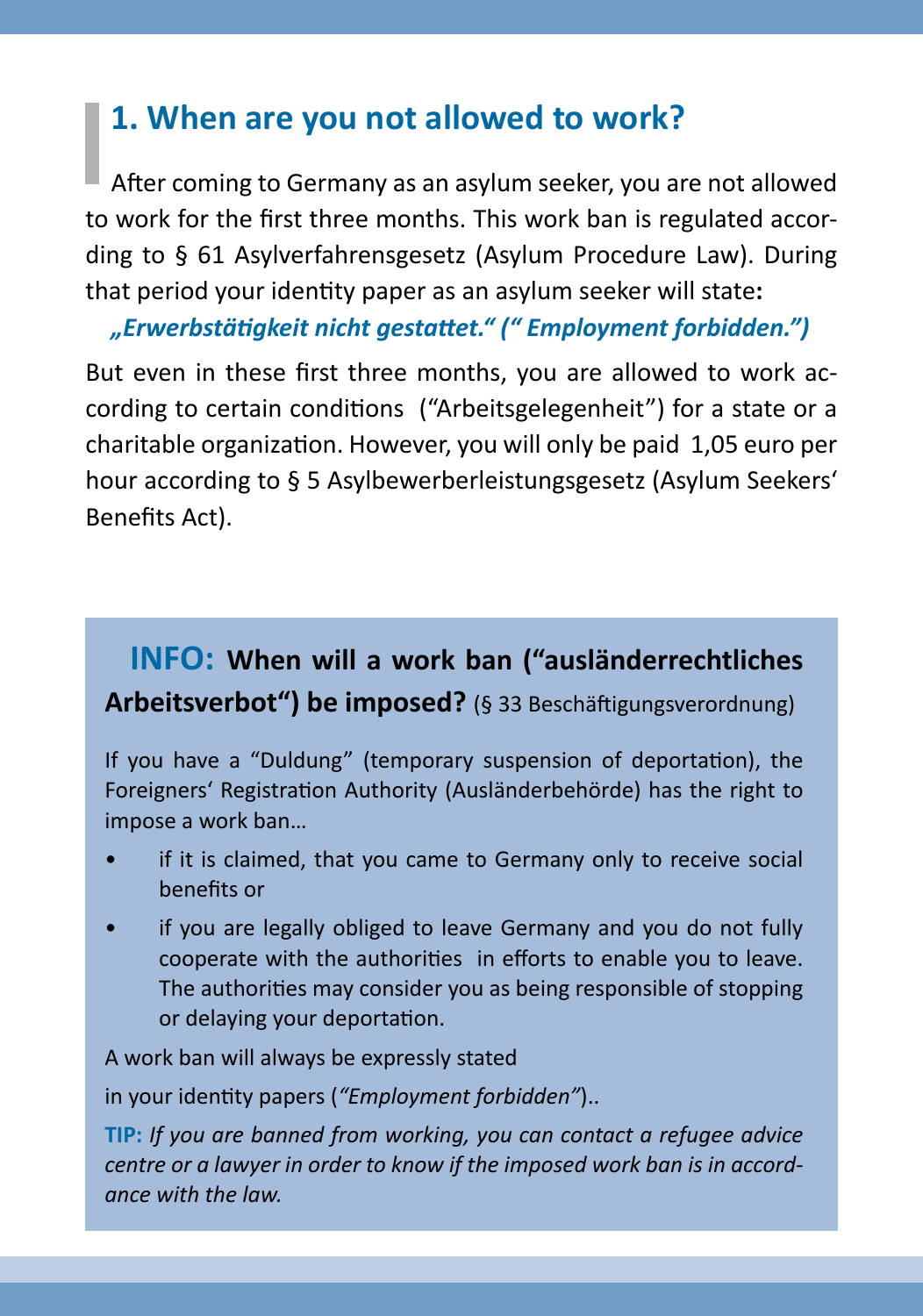### **2. When and how do you have access to the labour market?**

After the three months of the work ban have expired, there are two different ways of accessing the labour market (provided that meanwhile you have not been given a "Duldung" including a work ban):

- **• The** *restricted* **work permit** (§ 32 Beschäftigungsverordnung, Employment Regulation)**.** You have to apply for a work permit at the local Ausländerbehörde (Foreigners' Registration Authority) before starting a job. These regulations apply as long as your asylum case has not been decided and as long as you hold a "Aufenthaltsgestattung" (temporary residence permit for the time of the asylum procedure) according to § 55 Asylverfahrensgesetz (Asylum Procedure Law). The same is true if you have a "Duldung" (§ 60a Aufenthaltsgesetz) not including a work ban. The Foreigners' Registration Authority will carry out a priority check and an investigation of working conditions (§ 39, Abs. 2 Aufenthaltsgesetz, see 4.).
- **• The** *unrestricted* **work permit** (§ 31 Beschäftigungsverordnung)**.**  This means for you: You can accept every work you want without applying for a work permit. These regulations apply if your asylum proceedings have ended with a positive decision providing you with a Aufenthaltserlaubnis (residence permit). The same regulations apply if you have a "Duldung" (not including a work ban) or a Aufenthaltsgestattung (temporary residence permit) and if you have been in Germany legally for more than 48 months.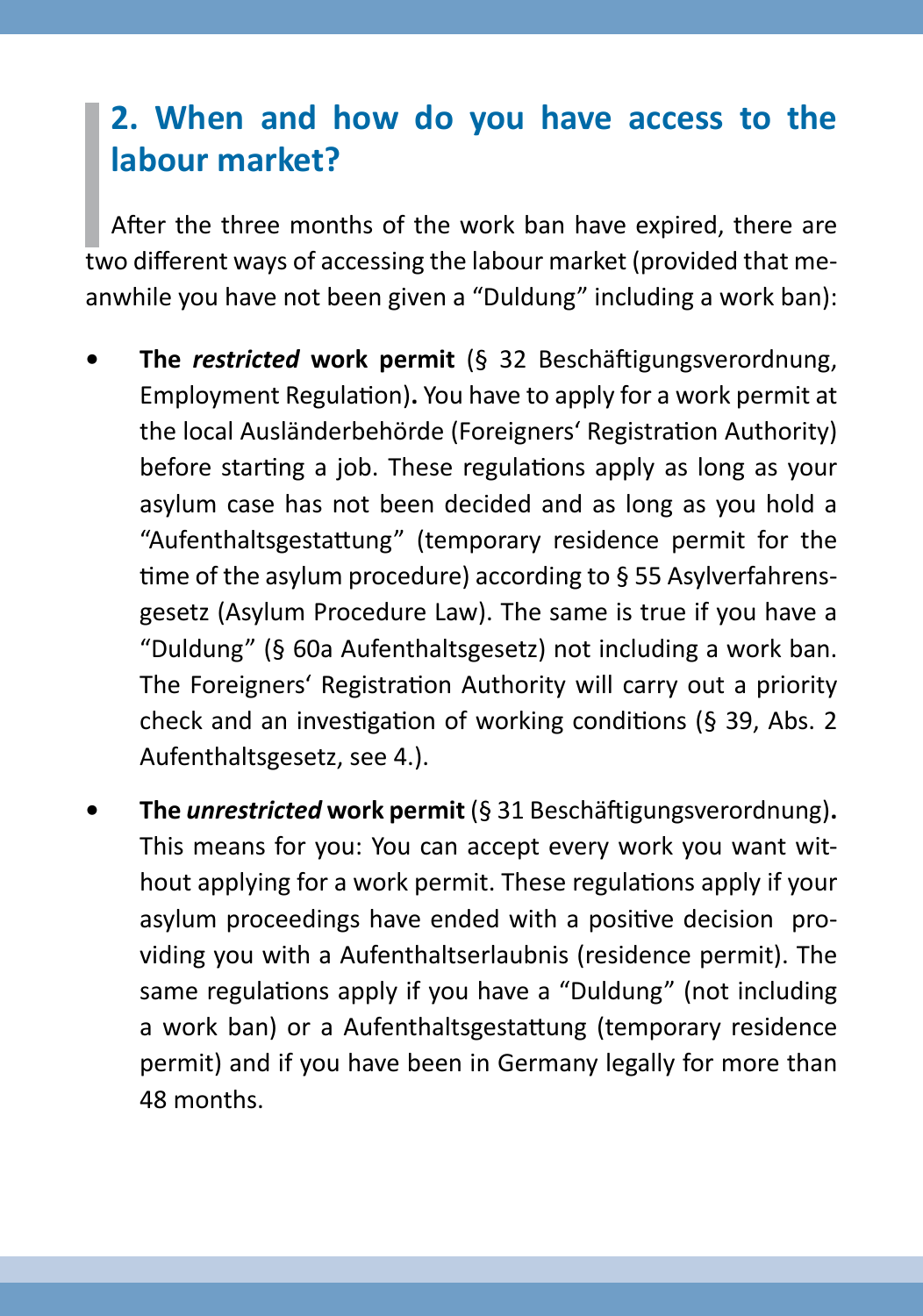### **3. What can you do, if you have restricted access to the labour market?**

If you only have restricted access to the labour market, the following information is written in your "Aufenthaltsgestattung" or "Duldung": "Erwerbstätigkeit nur mit Genehmigung der Ausländerbehörde gestattet." ("Employment allowed with permission from *the Foreigners' Registration Authority only")*

#### **You need a work permit**

- for every job
- for every company-based vocational training
- for an internship

If the Federal Employment Agency (Bundesagentur für Arbeit) needs to give its approval, the Foreigners' Registration Authority will then forward your application to the Foreign and Specialist Recruitment Headquarters, an office of the Federal Employment Agency. This authority will check whether other persons with a more favourable residential status should be offered the job. Furthermore, the working conditions will be checked.

**TIP:** *For a school-based training you do not need a work permit.*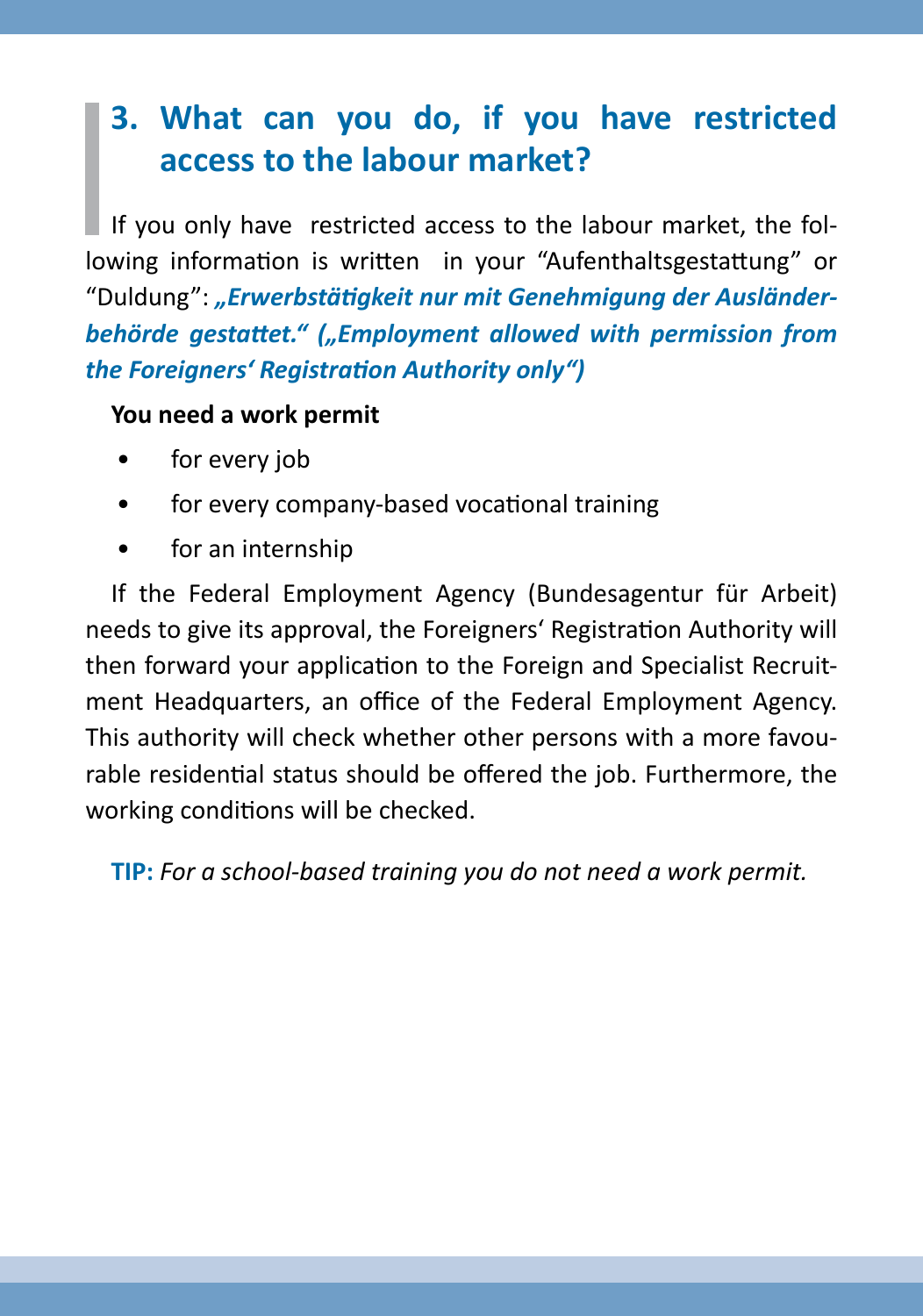### **4. What does the Bundesagentur für Arbeit check?**

The Federal Employment Agency checks whether there are reasons to reject your application.

**I. Standard case procedure = priority check and investigation about the working conditions. The priority check means:** They are checking if there is a privileged employee available for that specific job. According to the law, "privileged" persons are Germans, EU citizens and other foreigners who already have a work permit.

**TIP**: *There are certain branches of work, chosen by the Federal Employment Agency, in which employment is generally possible without a "priority check". For foreigners who have already been staying for more than 15 months, no priority check will be carried out.*

**The investigation of working conditions means:** The foreigner must not be employed under worse working conditions than those of comparable German employees. Therefore it will be checked whether the offered salary corresponds to the normal standard wage and whether legal provisions, e.g. laws for the protection of employees, are observed. No investigation of working conditions is carried out if the length of stay has already exceeded 48 months.

#### **II. Exceptions:**

There will be no priority check, just an investigation of working conditions IF

- the application is for the continuation of an employment after working one year with the same employer.
- in cases of hardship, the overall circumstances of the individual case should be taken into account. In case of traumatized persons the intended employment has to be part of the therapy.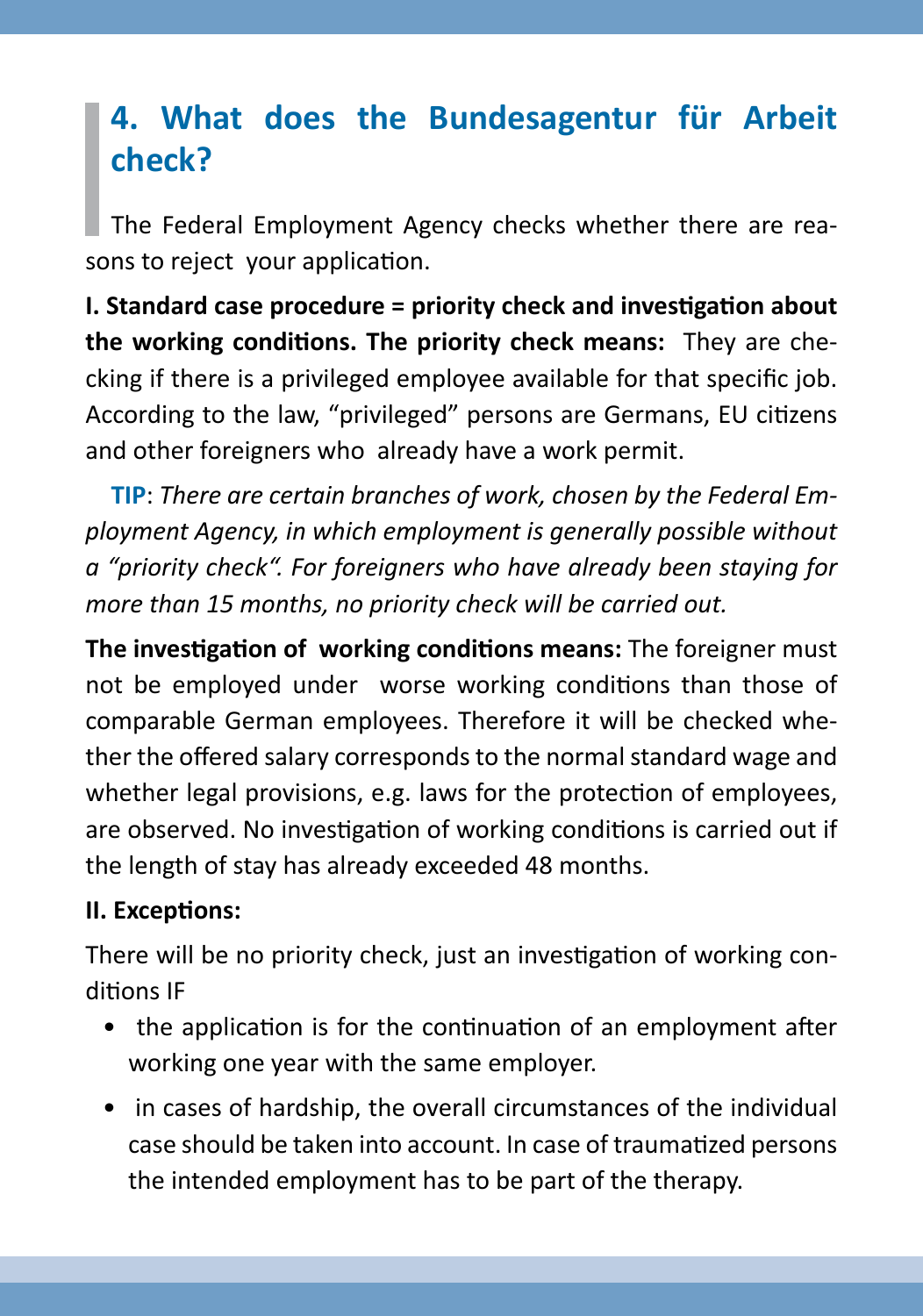### **5. How does the decision making procedure work?**

If a work permit is needed, the Foreigners' Registration Authority will forward your application to the Federal Employment Agency. Once all documents have been submitted, the Federal Employment Agency has to review the application within two weeks.

If that doesn't happen within that time limit and/or the Employment Agency had not asked for further information from your employer or for other information during these two weeks, then the application will be considered as accepted (vgl. § 36 BeschVO). The Foreigners' Registration Authority will then grant you a work permit or issue a written notice of rejection. The approval is always denied, if the application is for employment with a temporary employment agency ("Leiharbeitsfirma"). The work permit can be limited to the actual job, the employer and the region and a limit can be also imposed on the number of working hours (§ 34, Abs. 1 BeschVO).

**TIP:** *Ask the Foreigners' Registration Authority to send your application to the Federal Employment Agency as soon as possible.*

### **6. Exceptions**

The Bundesagentur für Arbeit will not take part in the decision made by the Foreigners' Registration Authority, if,

#### **a) you are applying for one of the following activities:**

- traineeships which are part of school, studies or programmes funded by the EU
- work on a voluntary basis
- employment as a "highly qualified" person (e.g. scientists)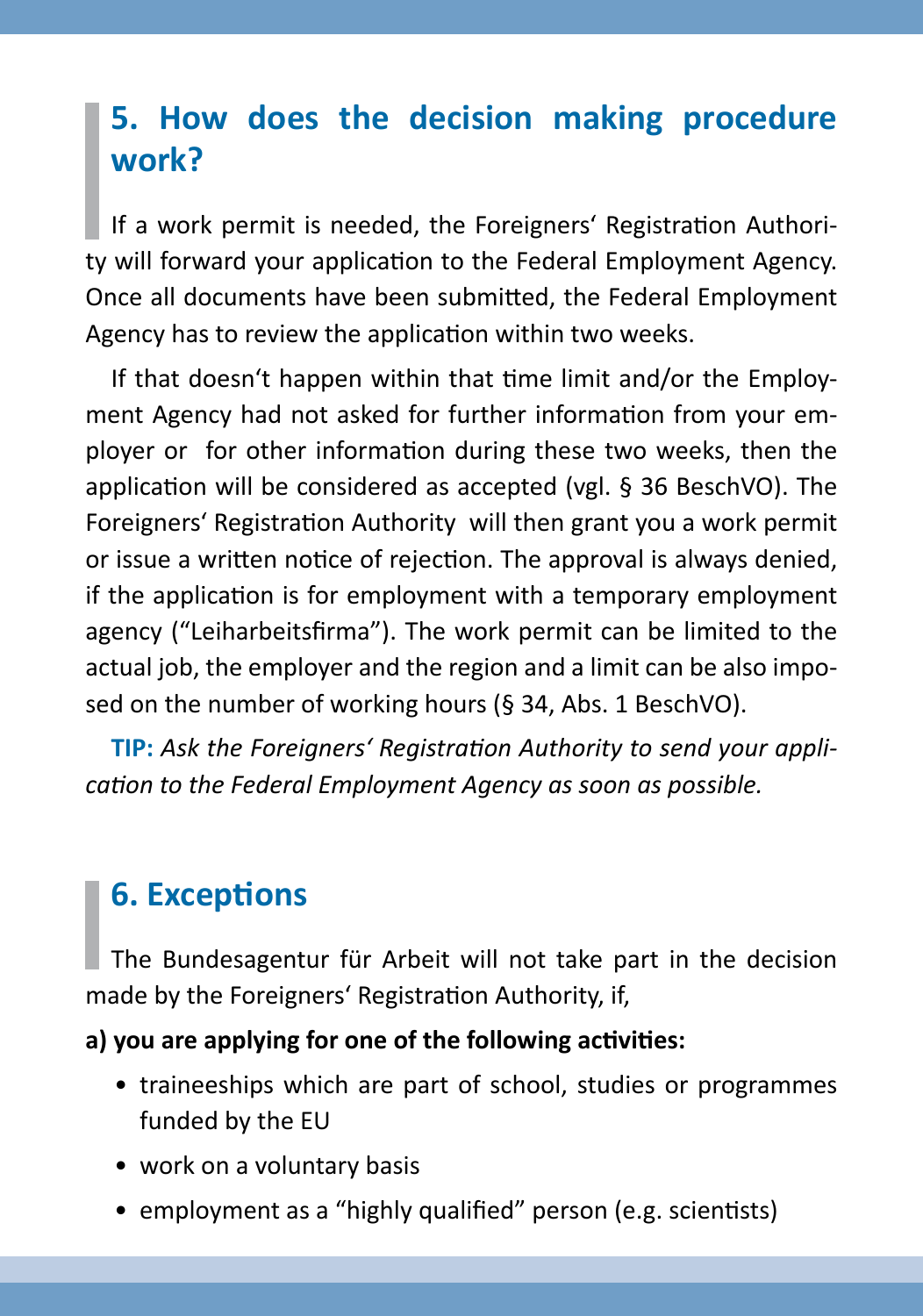- activities of family members of the employer who are living with him/her
- activities which primarily serve to improve a person's medical condition, reintegration or education

#### **b) if you entered the country as a minor and**

- gained a school-leaving qualification at a school of general education OR
- if you took part in a school-based vocational preparation course of one year, a pre-vocational education programme or if you took part regularly in a professional training preparation course according to the Vocational Training Act.

### **7. What can you do if the Ausländerbehörde rejects your application?**

The Ausländerbehörde has to send you a written rejection. It is possible to appeal against this decision. You must take care to heed to the appeal time limits which can be found in the instructions on the right to appeal (Rechtsmittelbelehrung) at the last page of the authorities' decision letter. If this appeal fails to succeed, legal action can be taken at the competent administrative court.

If it can be assumed that the employer would give the offered job to a different person before long (thus making your appeal meaningless), then your appeal can be accompanied by an emergency application. This emergency application will have to be decided upon very soon by the administrative court without any hearing.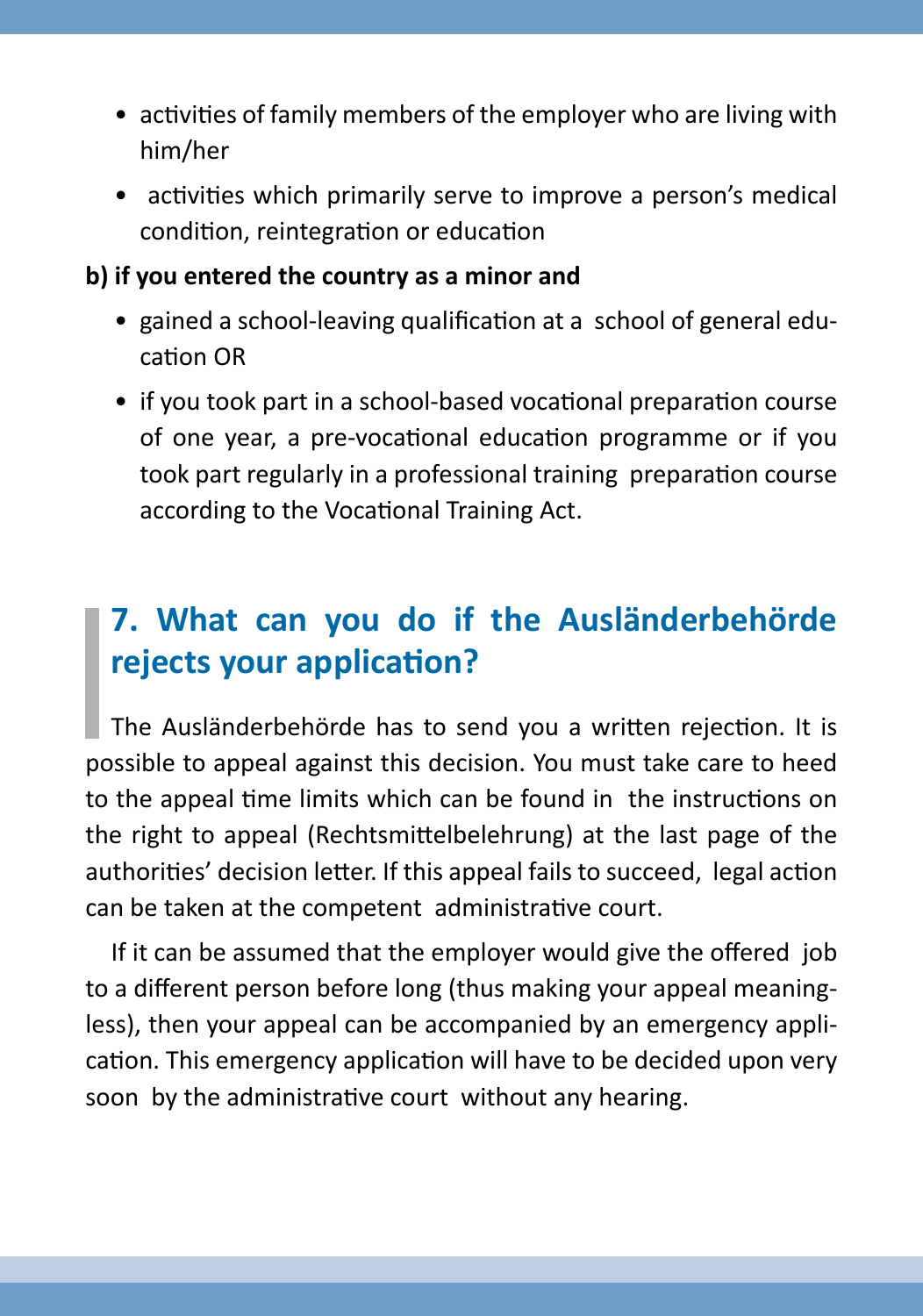#### **8. Summary: access to the labour market**

### **You have a** *Aufenthaltsgestattung* (§ 55 AsylVfG) or a *Duldung* (§ 60 a AufenthG)**:**

- 0 3 months: **work ban**
- 3 48 months or since being issued a "Duldung": **restricted access to the labour market**. But company-based vocational training, internship, volunteering, employment of highly qualified persons or working in the family business are possible without sending an application to the Federal Employment Agency. Self-employed work is not allowed..
- After 15 months: A priority check is no longer carried out.
- After 48 month: **unrestricted access to the labour market.** Selfemployed work is still not allowed.
- If you have a "Duldung" this is only applicable if you are not banned from working according to § 33 Beschäftigungsverordnung.

#### **c) You have a** *Aufenthaltserlaubnis* **(residence permit) according to § 22, § 23, § 23 a, § 25 paragraph 1-5, § 25 a AufenthG:**

• As soon as you get a "Aufenthaltserlaubnis", you have **unrestricted access to the labour market**. If you got an Aufenthaltserlaubnis according to § 25, paragraph 3, 4 or 5 or according to § 25 a, you have to ask your local Foreigners' Registration Authority for permission in order to be self-employed.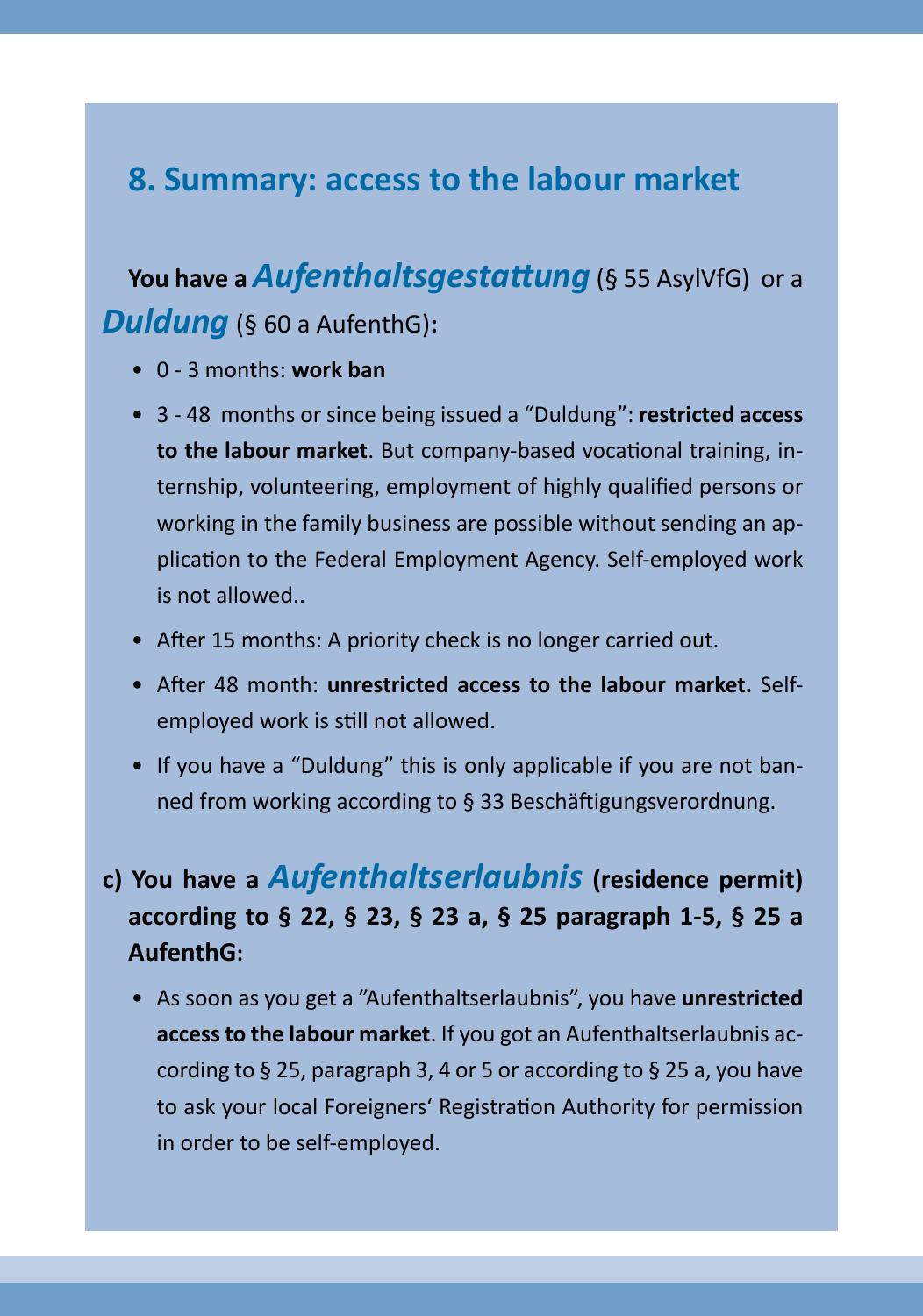### **9. Future developments**

In the coalition agreement from the 27th of November 2013, the government of Germany proposed additional changes:

- A new regulation, § 25 b AufenthG, is to be introduced. This regulation enables people who have been living in Germany for a long period of time with a "Duldung" to get a residence permit (Aufenthaltserlaubnis). In contrast to former regulations, § 25b AufenthG is not only valid for persons holding a "Duldung" who entered Germany before a certain date. This information is based on the "Bundesratsbeschluss from the 28th of August 2012 (BR-Drucksache 505/12). Persons with a "Duldung", who may fulfill the conditions for granting a residence permit according to the proposed legal changes, are no longer in danger of being deported before this law is put into effect, because some federal state governments have decided to let these people stay. Baden-Württemberg is one of these federal states (Decree of the Ministry of the Interior from 11th of February 2014).
- The proposed introduction of the § 25b AufenthG, will be accompanied by a change in § 25a AufenthG. Therefore "adolescents" who are well integrated into German society (aged between 15-21 years) and who have had a "Duldung" for the past four years (six years according to the present law) can get a "Aufenthaltserlaubnis".

#### **Translations**

| AufenthG | Aufenthaltsgesetz (Residence Act)                          |
|----------|------------------------------------------------------------|
| AsylbLG  | Asylbewerberleistungsgesetz (Asylum Seekers' Benefits Act) |
| AsylVfG  | Asylverfahrensgesetz (Asylum Procedure Law)                |
| BeschVO  | Beschäftigungsverordnung (Employment Regulation)           |

You can find these laws on the internet on the websites of the departments: *www.gesetze-im-internet.de*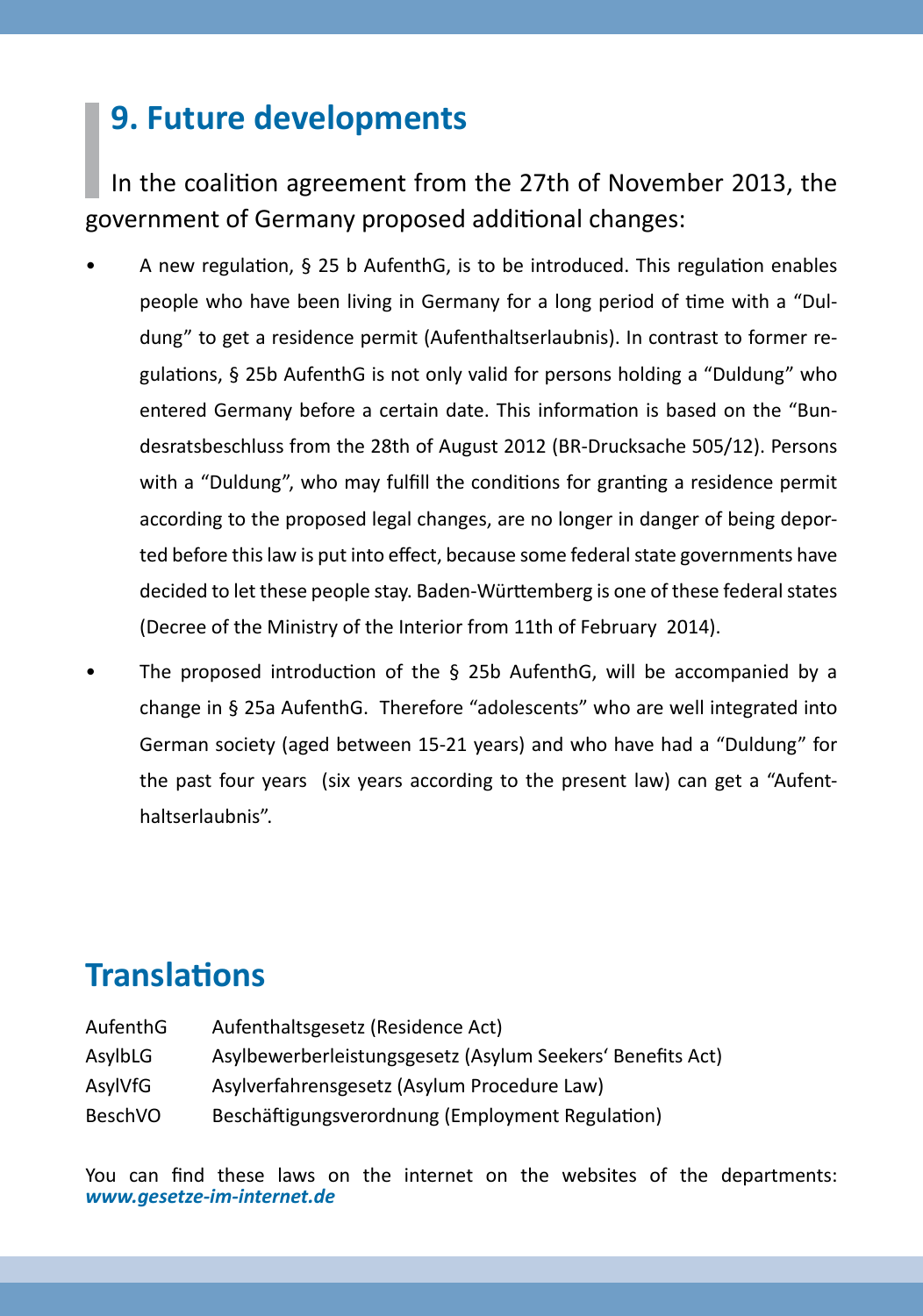# *Further information*



#### **Right to stay for adolescents**

In July 2011, a new regulation about the right to stay for young refugees was introduced (§ 25a AufenthG). This paper is addressed to young refugees. It informs about the requirements you need to meet and gives you hints where to find competent advice and help from a lawyer. (Din A6 leaflet, 8 pages, maximum order quantity: 300; Language: German)



#### **Basic information "Aufenthaltsgestattung"**

#### **(temporary residence permit for the time of the asylum procedure)**

During the time period of an asylum procedure refugees have a residential status called "Aufenthaltsgestattung". This paper summarizes the conditions a person with such a status faces, concerning work and education, social benefits, medical care, living and the freedom of movement. (DIN A6 leaflet,12 pages; Language: German, available online

also in English, Arabic and Serbocroatic)



#### **Basic information "Duldung"**

#### **(temporary suspension of deportation)**

More than 100.000 refugees in Germany hold a "Duldung", 12.000 of them live in Baden-Württemberg. This paper describes the (non-)status of the "Duldung" and the restrictions coming along with it concerning education and labour market, social benefits and the freedom of movement – but also the rights and possibilities to get over this status. (DIN

A6 leaflet, 12 pages; Language: German, available online also in English, Arabic and Serbocroatic)

This information material can be ordered:

| Online:  | www.bleibinbw.de                              |
|----------|-----------------------------------------------|
| Address: | Flüchtlingsrat Baden-Württemberg              |
|          | Hauptstätter Str. 57, 70178 Stuttgart oder    |
| E-Mail:  | info@fluechtlingsrat-bw.de, info@bleibinbw.de |